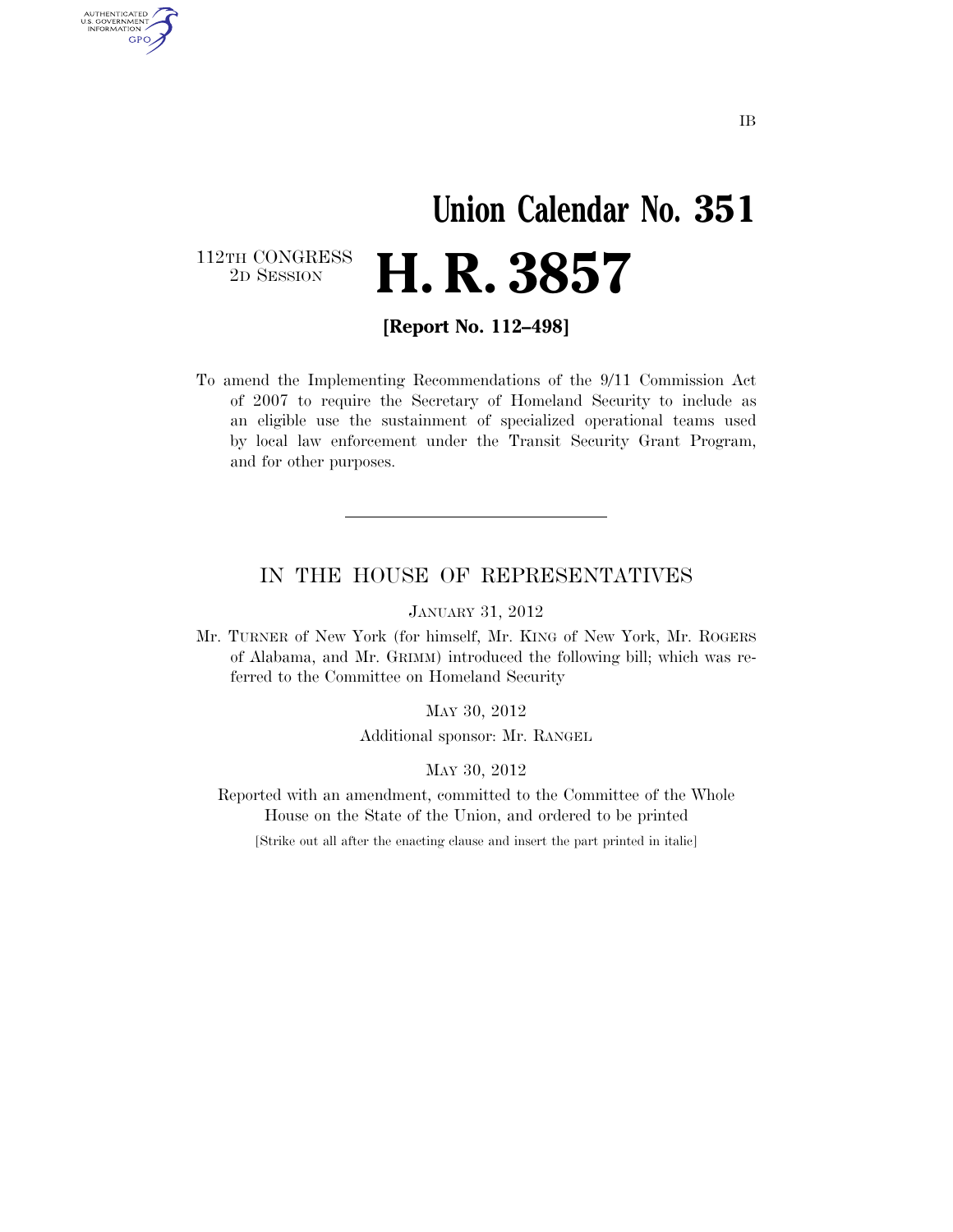### **A BILL**

2

To amend the Implementing Recommendations of the 9/ 11 Commission Act of 2007 to require the Secretary of Homeland Security to include as an eligible use the sustainment of specialized operational teams used by local law enforcement under the Transit Security Grant Program, and for other purposes.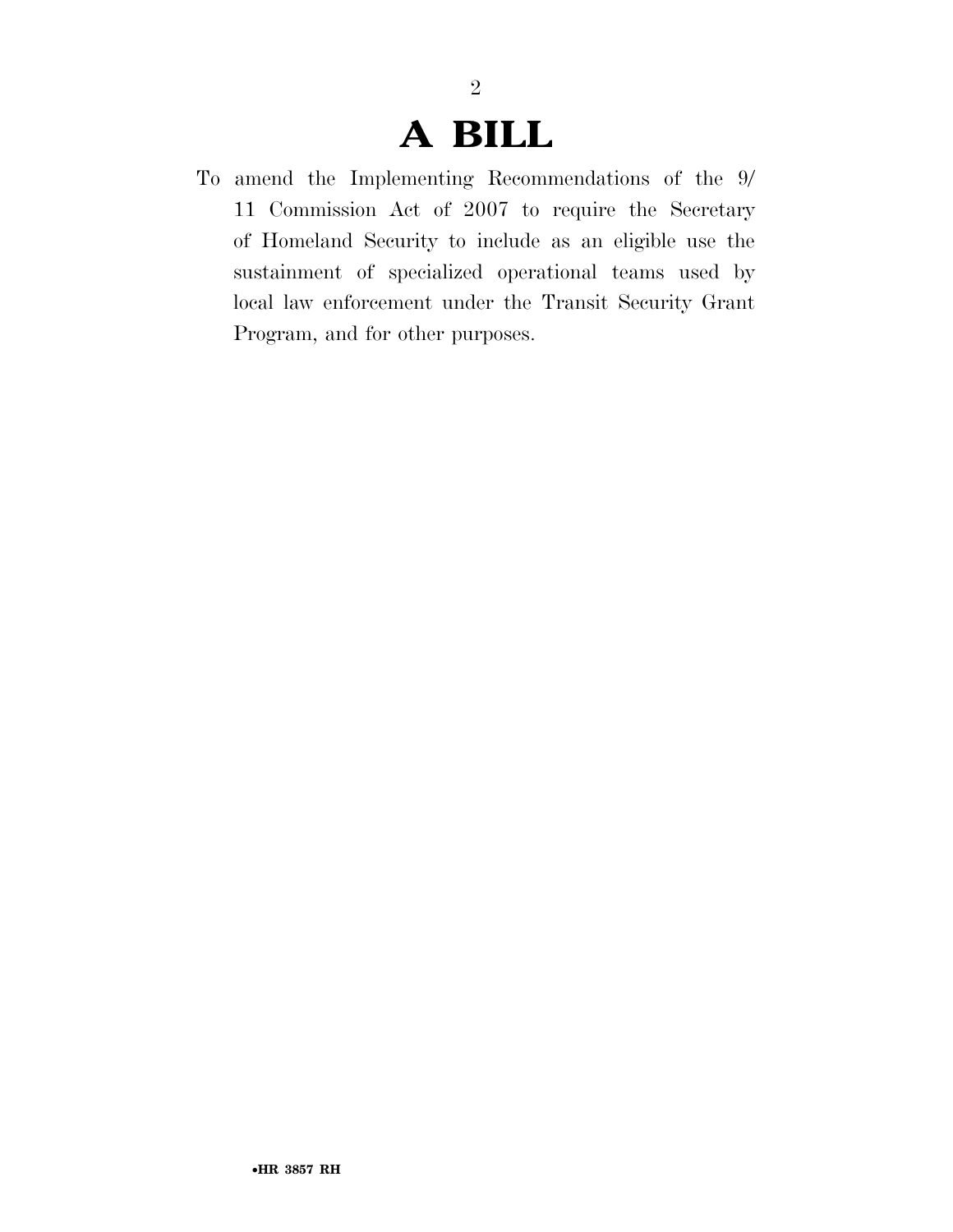| 1  | Be it enacted by the Senate and House of Representa-           |
|----|----------------------------------------------------------------|
| 2  | tives of the United States of America in Congress assembled,   |
| 3  | <b>SECTION 1. SHORT TITLE.</b>                                 |
| 4  | This Act may be cited as the "Public Transit Security"         |
| 5  | and Local Law Enforcement Support Act".                        |
| 6  | SEC. 2. CLARIFICATION REGARDING USE OF GRANT FUNDS             |
| 7  | RELATING TO OPERATIONAL COSTS OF PUB-                          |
| 8  | <b>LIC TRANSIT SECURITY.</b>                                   |
| 9  | (a) IN GENERAL. Section $1406(b)(2)$ of the Imple-             |
| 10 | menting Recommendations of the 9/11 Commission Act of          |
| 11 | $2007(6 \text{ U.S.C. } 1135(b)(2))$ is amended—               |
| 12 | (1) by redesignating subparagraphs<br>$\oplus$                 |
| 13 | through $(H)$ as subparagraphs $(F)$ through $(H)$ , re-       |
| 14 | spectively; and                                                |
| 15 | $(2)$ by inserting after subparagraph $(D)$ the fol-           |
| 16 | lowing new subparagraph (E):                                   |
| 17 | $\frac{H}{E}$ specialized patrol teams, as defined             |
| 18 | by the Secretary in coordination with the recipi-              |
| 19 | ents of grants under this section, including the               |
| 20 | sustainment of such teams without fiscal year                  |
| 21 | or other limitation;".                                         |
| 22 | (b) EFFECTIVE DATE.—The amendment made by                      |
| 23 | subsection $(a)$ shall take effect on the date of enactment    |
| 24 | of this Act and shall apply to grants made under section       |
|    | 25 $\pm 406$ of the Implementing Recommendations of the $9/11$ |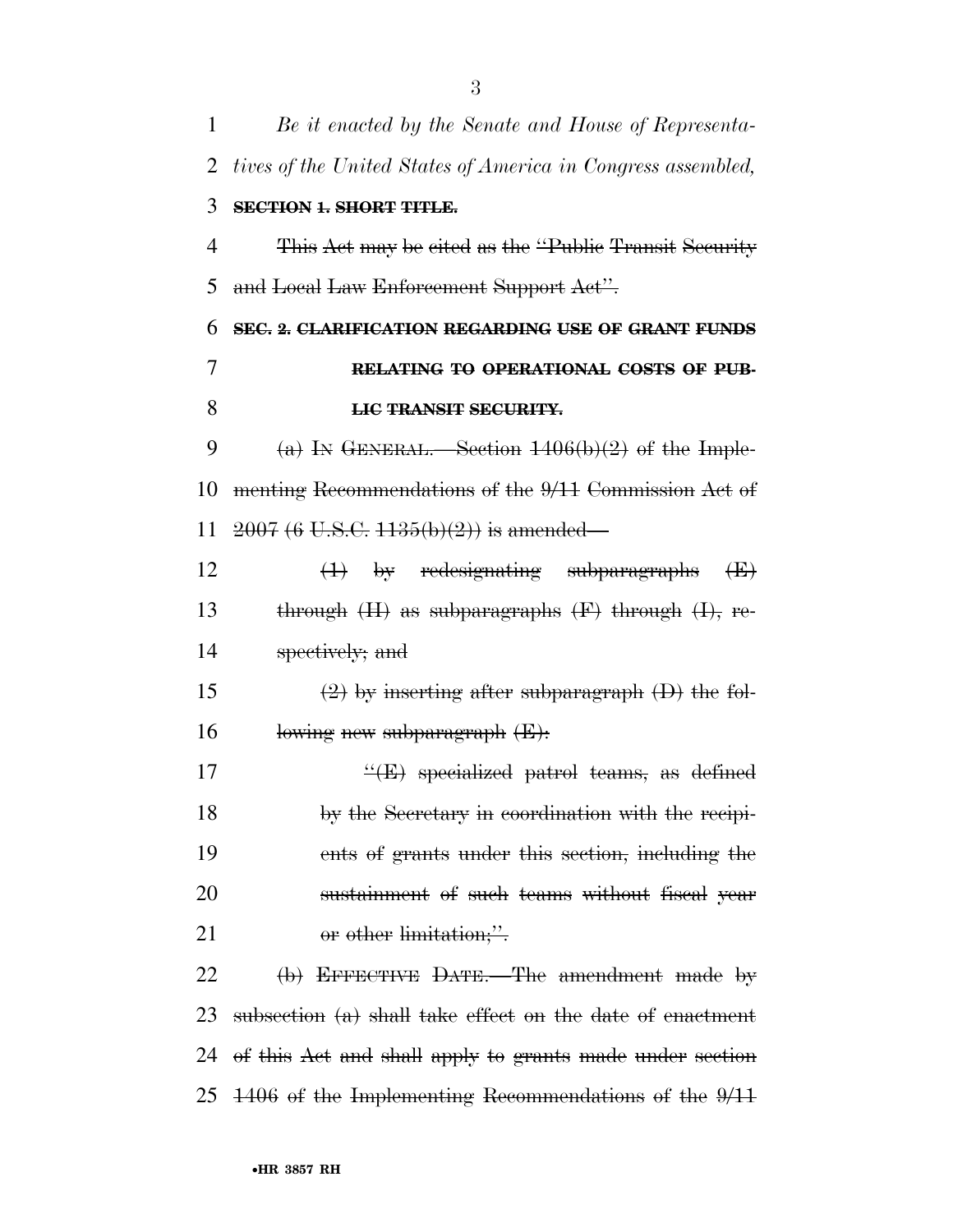*This Act may be cited as the ''Public Transit Security and Local Law Enforcement Support Act''.* 

 *SEC. 2. CLARIFICATION REGARDING USE OF GRANT FUNDS RELATING TO OPERATIONAL COSTS OF PUB-LIC TRANSIT SECURITY.* 

 *(a) IN GENERAL.—Section 1406(b)(2) of the Imple- menting Recommendations of the 9/11 Commission Act of 2007 (6 U.S.C. 1135(b)(2)) is amended—* 

 *(1) by redesignating subparagraphs (E) through (H) as subparagraphs (F) through (I), respectively; and* 

 *(2) by inserting after subparagraph (D) the fol-lowing new subparagraph (E):* 

 *''(E) specialized patrol teams, as defined by the Secretary in coordination with the recipients of grants under this section, including the sustainment of such teams without fiscal year limitation, as long as the eligible public trans- portation agency applying for grant funds to fund a specialized patrol team submits a sustainment plan for maintaining in future*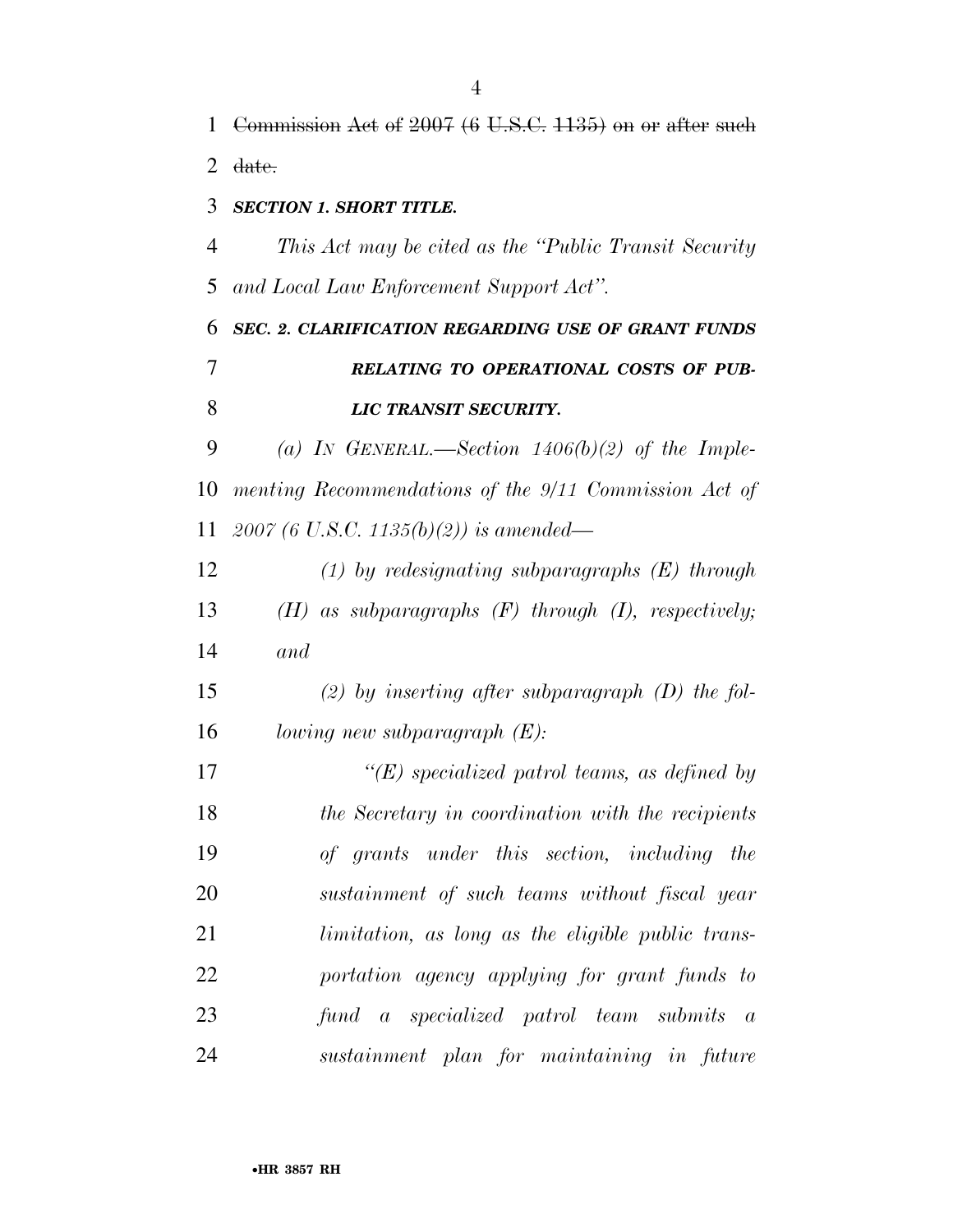| $\mathbf{1}$ | years the capability or capacity achieved with                   |
|--------------|------------------------------------------------------------------|
| 2            | <i>the grant funds;".</i>                                        |
| 3            | (b) EFFECTIVE DATE.—The amendment made by sub-                   |
| 4            | section $(a)$ shall take effect on the date of enactment of this |
| 5            | Act and shall apply to grants made under section 1406 of         |
| 6            | the Implementing Recommendations of the 9/11 Commis-             |
| 7            | sion Act of $2007$ (6 U.S.C. 1135) on or after such date.        |
| 8            | (c) AUTHORIZATION OF APPROPRIATIONS.-Section                     |
| 9            | $1406(m)(1)$ of the Implementing Recommendations of the          |
| 10           | 9/11 Commission Act of 2007 (6 U.S.C. 1135 $(m)(1)$ ) is         |
| 11           | $amended-$                                                       |
| 12           | $(1)$ in subparagraph $(D)$ by striking "and" at                 |
| 13           | the end;                                                         |
| 14           | $(2)$ in subparagraph $(E)$ —                                    |
| 15           | $(A)$ by striking "10 percent" and inserting                     |
| 16           | "50 percent"; and                                                |
| 17           | $(B)$ by striking the period and inserting ";                    |
| 18           | $and$ "; and                                                     |
| 19           | $(3)$ by adding at the end the following:                        |
| 20           | " $(F)$ \$400,000,000 for each of fiscal years                   |
| 21           | $2012$ and $2013$ , except that not more than 50                 |
| 22           | percent of such funds in each of such fiscal years               |
| 23           | may be used for operational costs under sub-                     |
| 24           | section $(b)(2)$ .".                                             |